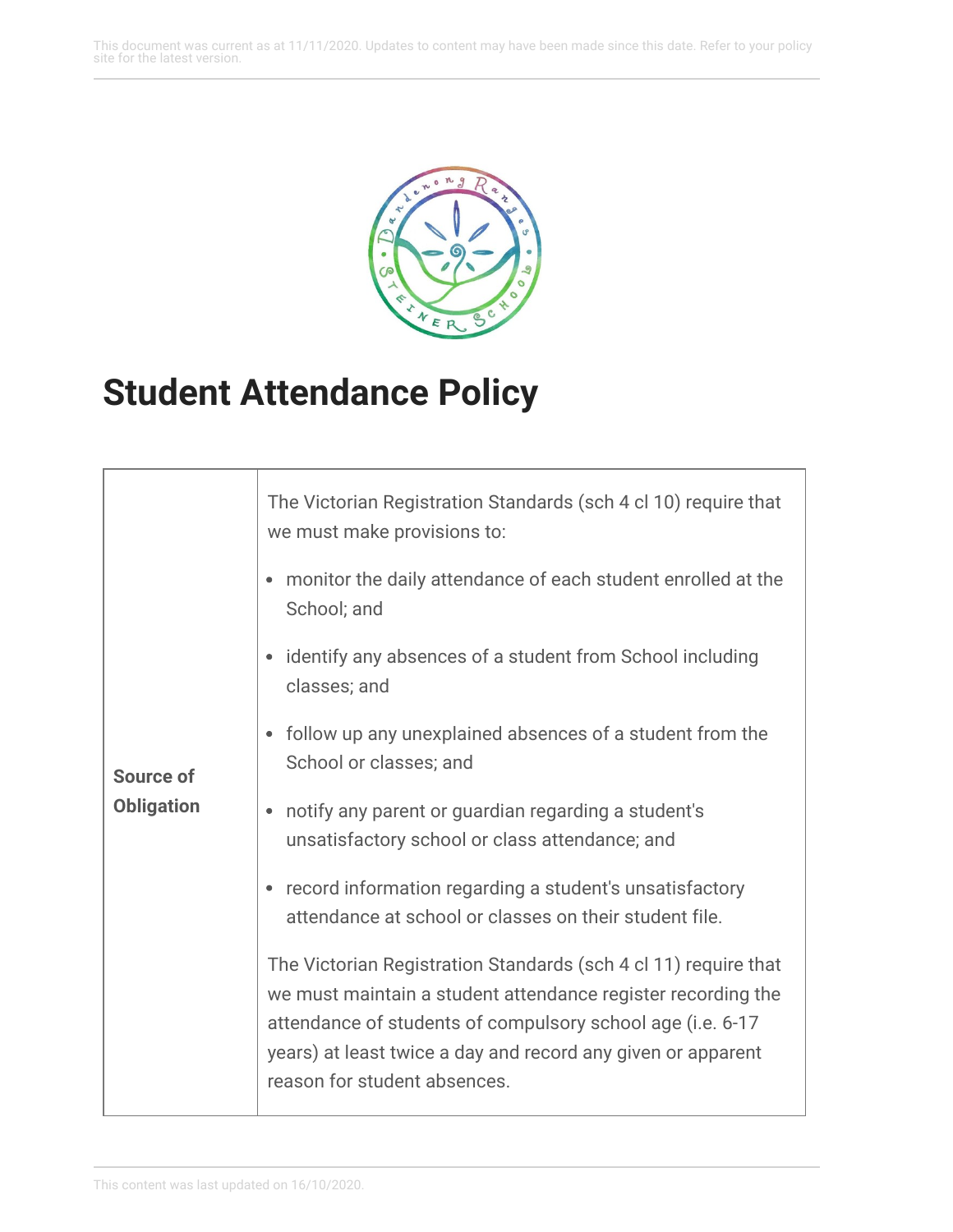| <b>Daily</b><br><b>Attendance</b><br><b>Register</b> | Dandenong Ranges Steiner School keeps a register of the daily<br>attendance of all students at the School. The register of daily<br>attendance records the following information for each student:<br>· daily attendance<br>absences<br>reason for absence<br>documentation to substantiate reason for absence.<br>Attendance is checked at least twice a day, at:<br>Student attendance is checked by Roll Call at 9am and 1.30pm.                                                                                                                                                                                                                                                                                                                                                                                                                                          |
|------------------------------------------------------|------------------------------------------------------------------------------------------------------------------------------------------------------------------------------------------------------------------------------------------------------------------------------------------------------------------------------------------------------------------------------------------------------------------------------------------------------------------------------------------------------------------------------------------------------------------------------------------------------------------------------------------------------------------------------------------------------------------------------------------------------------------------------------------------------------------------------------------------------------------------------|
| <b>Monitoring</b><br><b>Daily</b><br>Attendance      | Dandenong Ranges Steiner School has implemented the<br>following systems and procedures in order to monitor the daily<br>attendance of students and identify absences from school or<br>class:<br>Parents are responsible for notifying the School of any<br>absences. Notification may be provided by email, text the DRSS<br>Absence line, or by telephoning the School and should be made<br>prior to the start of school. Class Teachers take the class Roll<br>promptly at the commencement of the school day and<br>periodically throughout the day. All absences are recorded<br>absences in our student management system. They are then<br>cross-checked against the absentee notifications that have<br>been provided to the School that day.<br>It is the responsibility of the Office to ensure that student daily<br>attendance is being effectively monitored. |